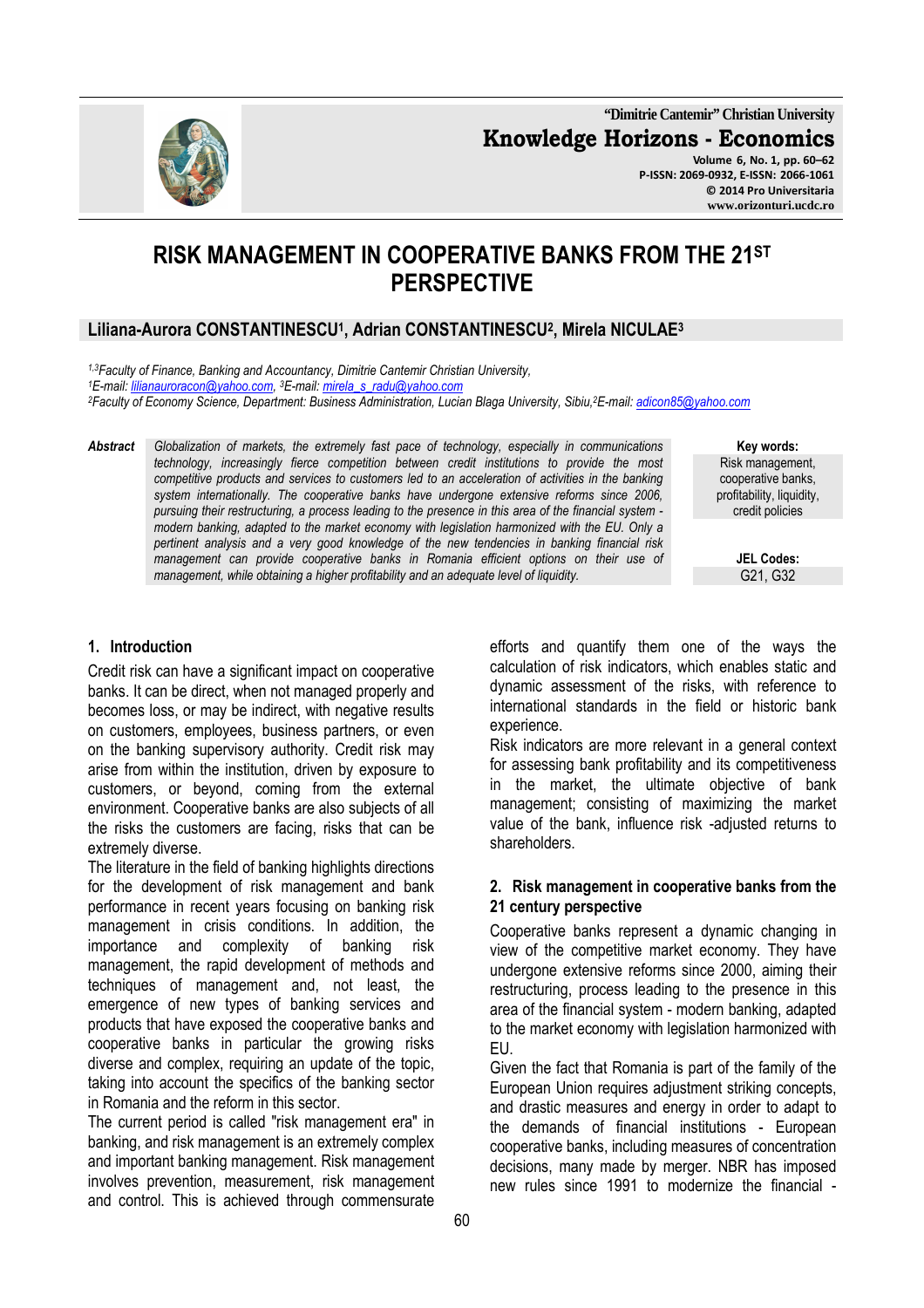banking system by adopting the Banking Law 33 and Law 34, status of The National Bank of Romania. They have stated the basic principles for the further development of the system of cooperative organizations, which operate on the Emergency Ordinance no. 99/6 December 2006 and Law 227/2007 on cooperative banks and capital adequacy, as amended and supplemented.

Financial - banking institutions market specific of credit cooperative sector is dominated by small cooperative banks, not devoid of tradition and resources, which are not far from the demands of performing management. Many professionals and managers in the credit cooperatives have not adapted to the market economy and, therefore, did not survive the competitive challenges.

Since Romania's accession to the European Union (1 January 2007) seems to have become an adjustment of concepts, and drastic measures and energy in order to adapt to the demands of European co-operative banking and financial institutions, including measures of decision- focus , many made by merger.

The economic and financial internal and external frame set its mark on the local financial market behavior. The size of the domestic interbank rates remained low. cooperative banks financing through loans uncollateralized playing a marginal role. Interbank interest rates fell in the first quarter of 2014 due to weekly injections of liquidity by the National Bank of Romania and the successive reductions in the monetary policy rate.

In the 21st Century, in a market economy, knowledge of risk management has become indispensable in running any kind of business, and especially cooperative banks. Awareness of performance and risk management can form the basis for development, and managers must act as catalysts.

Economies are faced with rapid mutations: each activity field is geared towards change, creating numerous interactions as regards the social organisation and environment, and the strategies used in the financial world.

Cooperative banks belong to the category of services aimed at immaterial goods, and therefore quality and productivity are often conflicting. Clients want both, and it is up to the high-performance cooperative banks to strike the right balance between these two aspects to the benefit of their clients.

There are other main problems to be resolved by cooperative banks wishing to offer high-performance services, including:

• offering diverse services that are simple and easily accessible;

• continuously training personnel to be qualified and friendly to customers;

• prompt service, a main way to retain clients;

• client-orientated attitude for the staff, who are ambassadors of cooperative banks;

authority delegation, so that the front line employees can personally attend to emerging problems.

In the activity of cooperative banks are identified five major risk categories, namely:

- a) credit risk;
- b) market risk;
- c) liquidity risk;
- d) operational risk;
- e) reputational risk.

These types of risks are not excluding each other, given the fact that a product or service can expose the cooperative banks and other banks at multiple risks.

*a) The credit risk* 

It is the risk of record loss or failure to accomplish estimated profits due to non-fulfillment from the counterparty of its obligations stated in the contract.

### *b) The market risk*

It is defined as the risk of record loss or of failure to accomplish estimated profits arising from changes in the market prices, interest rate and exchange rate.

As part of the market risk we distinguish the interest rate risk arising from fluctuations in market interest rates.

*c) The liquidity risk* 

It is defined as the risk of loss record or of failure to accomplish estimated profits resulting from the incapacity of cooperative banks to cope with the decrease of funding sources or the need for increased investment returns without involving costs or losses that cannot be supported.

*d) The operational risk* 

It is defined as the risk of loss record or of failure to accomplish estimated profits and it is determined by internal factors (inadequate performance of internal activities or the existence of untrained staff) and external factors (economic conditions, changes in environment of the cooperative bank etc.).

As part of the operational risk it is also identified the legal risk, which may occur due to the lack of correct or poor implementation of legal or contractual provisions that adversely affect the operations of the cooperative bank or the state of the cooperative bank.

### *e) Reputational risk*

It is defined as the risk of record loss or of failure to accomplish estimated profits due to lack of public confidence in the integrity of the cooperative bank.

Risk management is an important component of the strategy of a cooperative bank to obtain a desired level of profit while maintaining an acceptable risk exposure. In the domain of risk management a cooperative bank guides itself by the operational legal provisions,